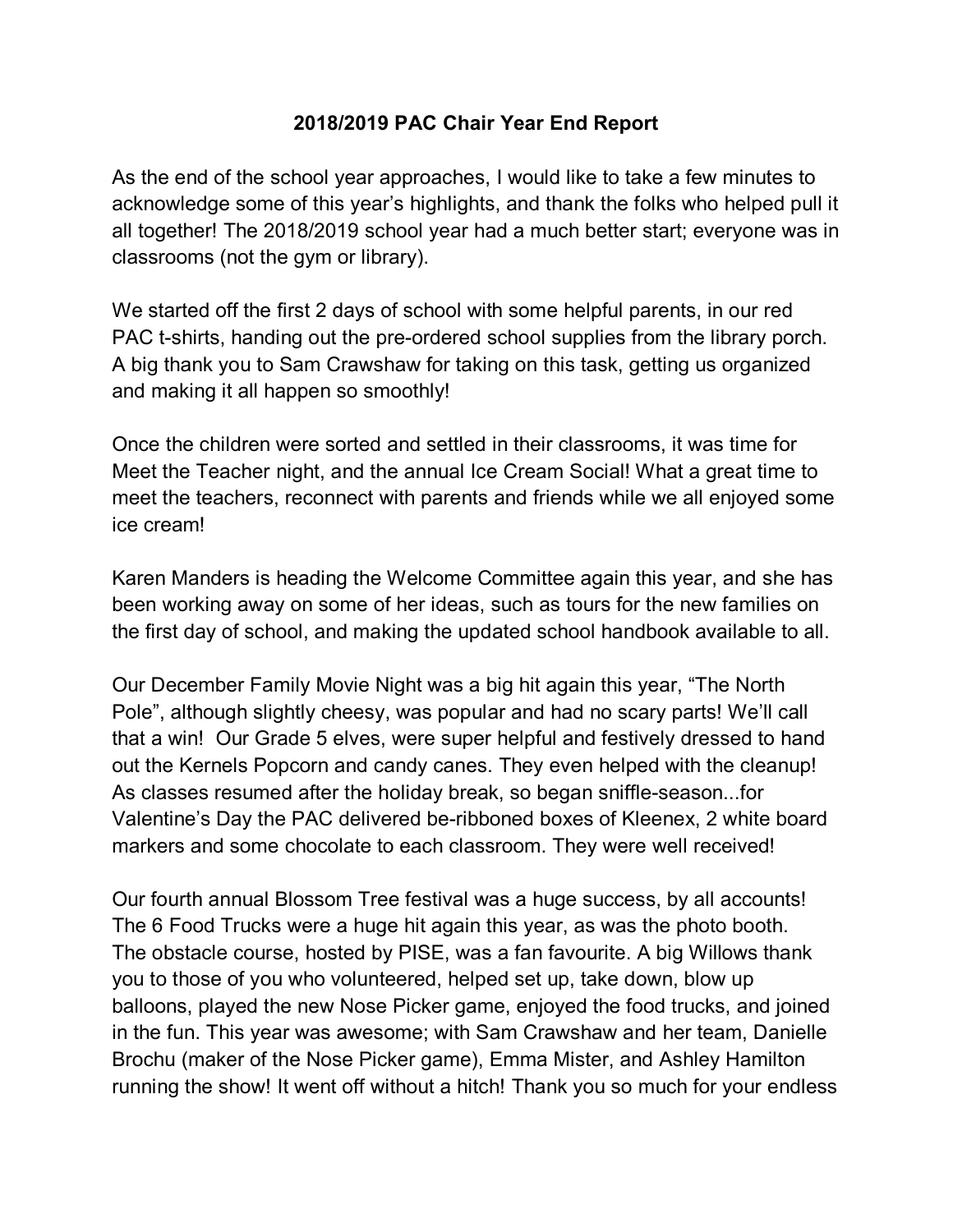hours of planning, setting up, creating and just being so involved in making the most of our kid's school events. You rocked it!

The first weekend in June is always the Oak Bay Tea Party. On the Saturday morning, about 45 students and some parents, and siblings (on bikes, scooters, strollers or their own 2 feet), dressed in red and white, paraded through the streets of Oak Bay. We handed out candies to those lining the streets, and had individual candy bags for each parade participant. Thank you for joining us, it was great fun, and Willows placed First in the Children's Group (again)!

Jackie Lines organized yet another successful week of PAC sponsored prizes for those that wheeled to school, the Grade 4 Bike Roadeo, and class pizza for the most participants per Division! The bike trains, leaving from North and South Oak Bay locations, Michelle Kirby, and Deputy Police Chief Ray Bernoties, and Constable Perry along with other OBPD members and several parents, lead the trains of children safely to school, and there were smiles all around.

Monday, June 11th, was the last Pro-D day this year, and we gladly hosted the Staff Appreciation Lunch, here at the school. Catered by our local delicatessen, Charelli's; sandwiches, salads, veggies and fruit were beautifully displayed, and hastily (and gratefully) devoured. We got a cake this year for dessert; it read "Goodbye Tension, Hello Pension", as two long time staff are retiring this month; Mme. Alyssa O'Rourke and Mrs. Wendy Holob. A big thanks to my set-up and take-down crew, Sam, Danielle, and Emma without whom the luncheon would not have been as lovely as it was.

As I type this, my freezer is stuffed full of popsicles for Tuesday's Fun Day, field trips and local outings are being prepared for, and most likely the teachers are putting the finishing touches on the report cards.

We did another big push this year for our PAC Contribution Drive, we collected just over \$15,000 and our next step is to compile some ideas for "big ticket items" that our school community needs or wants, and prioritize that list via a survey. This year we split the cost of some new risers for the choir, with the school. Mrs. Evans was thrilled, and none of the kids fell off during the musical!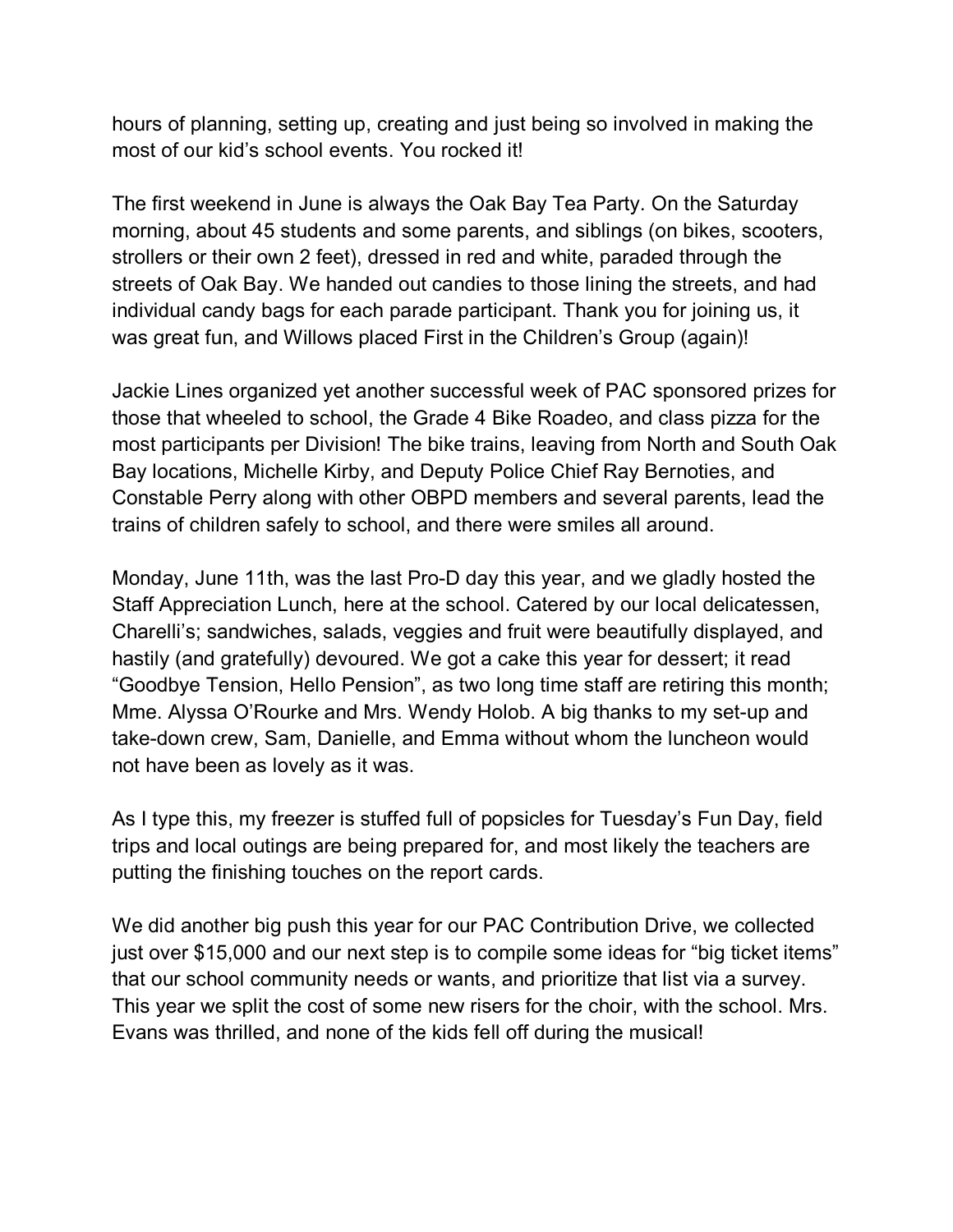Thank you so very much for supporting me this year, I really could not have done it all without you; my team, my friends, my executive;

**Past Chair: Bronwen Sharpe** - thank you for being my guiding voice of reason, and my friend.

**Vice Chair/Communications Goddess: Jean Pakvis;** thank you for doing all the things I don't know how to do to share PAC information. Thank you for allowing me to regularly break into your house, pat your kitty, steal your cooler and pack your freezer full of ice creams or popsicles, when need be.

**Treasurer: Jenny Dickson** - another very busy Mom, who works long hours at work, longer hours at home, AND always has a cheery smile. We so appreciate you, and thank you!

**Secretary: Krissy Johns** - Thank you for taking excellent minutes, for reminding me occasionally to follow the process, and for knowing all the juicy updates...about everything!

And our Members at large;

**Canadian Parents for French Representative: Stephanie Novak** - Merci Beaucoup!

**VCPAC Representative: Carrie Swatland**- thank you for reporting back from VCPAC meetings and keeping us up to date.

A big shiny thank you to our coordinators and committee leaders;

**Class Rep Coordinator: Kelli Van Leeuwen** - Thank you for keeping our class parents informed and organized. The baton will be passed to Trish Weaver for next year.

**Emergency Preparedness** - this spot is currently vacant.

**Kindergarten Liaison: Alyx Valdal -** Thank you for stepping up and doing a great job of getting the Kindy parents together, and for doing it again next year!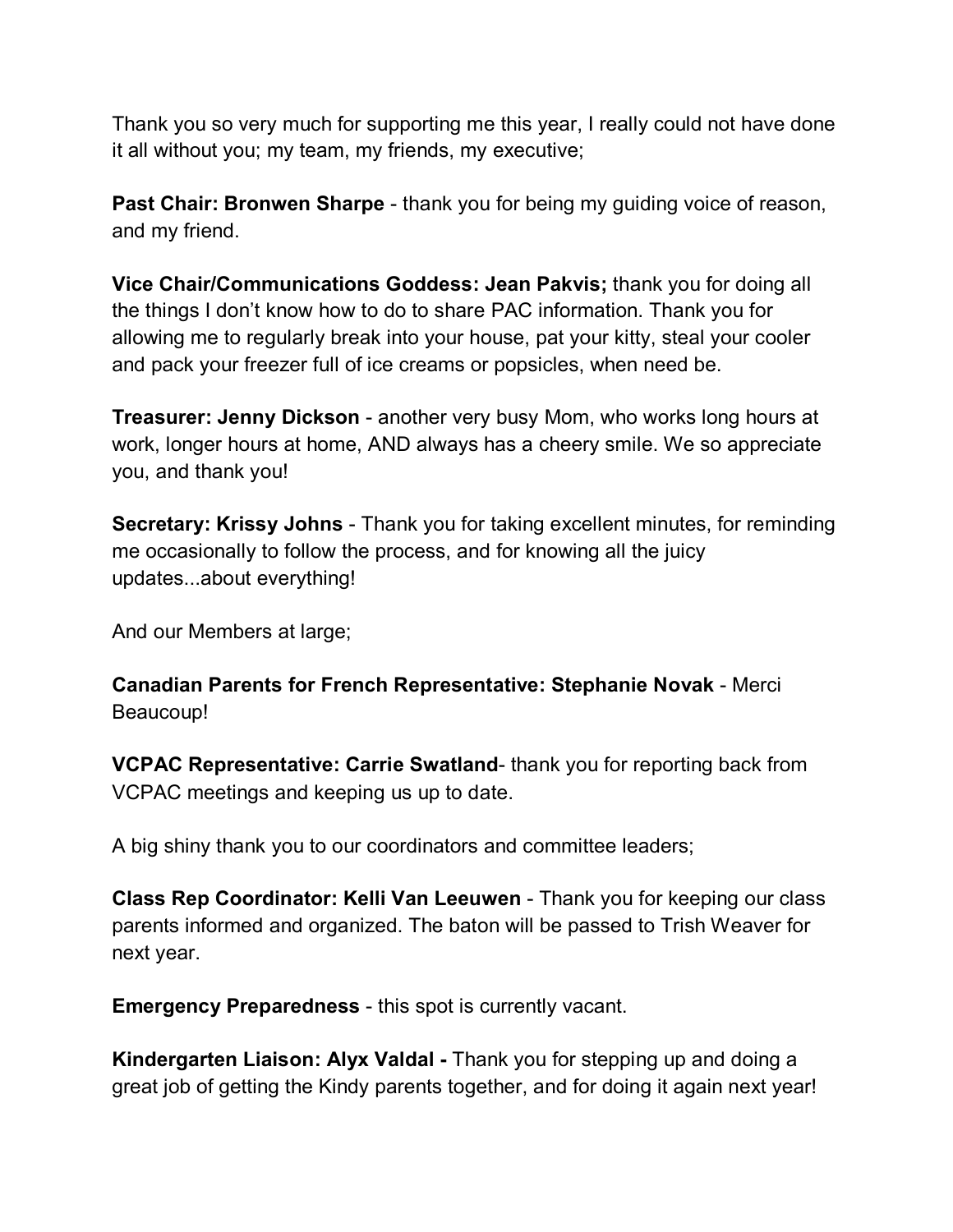**Assistant Treasurer: Michele Bristow** - Thanks for keeping us on track, and for sharing your good ideas!

**Pizza/Sushi Day Coordinators:** Jane Kucherway and Harriet Tuppen - Thank you for happy kids, everytime! :) For the coming school year, Michele Bristow will manage the online orders and contributions and Melanie Stickly will coordinate our parent volunteers and the food.

**Lice Check Coordinators:** Not the most glamorous job, but thank you for doing it, Emma Mister and Marguerita Chapman!

**Stationery Supplies Coordinator:** Samantha Crawshaw - Thank you for starting off our year right, and being so organized! For the coming year we have Nicole Forseth to help us "hit the easy button" - don't forget to order your supplies online soon!

**Hospitality Coordinators:** Alyson Enge and Fiona Auld - Thank you for supplying the coffee and cookies for our meetings ("I'm just here for the cookies" could not be more true in some cases!)

**Bike-to-School Week Coordinator:** Jacqueline Lines - thanks for organizing a fun Bike Week, again! We are looking for someone to take on this week long event for next year.

Dianne Chretien, thank you for jumping in to help out for many of our events, and keeping the Grade 5's on the right path!

Wendy, I have gotten to know you so much better over the last two years, and I really appreciate how tough your job must be, and how excited you must be to retire in a few more weeks!! The epitome of "grace under fire," I have admired your calm, measured response when under pressure from SD61, staff, parents, even grandparents! For the past 11 years you have been the matriarch of our Willows family, the finder of all the things, kept order in the halls, and marched in the parades with us, and now we bid you adieu and wish you a very happy retirement. You will be missed! We have provided you with a few things to help you ease into your new laid-back lifestyle.